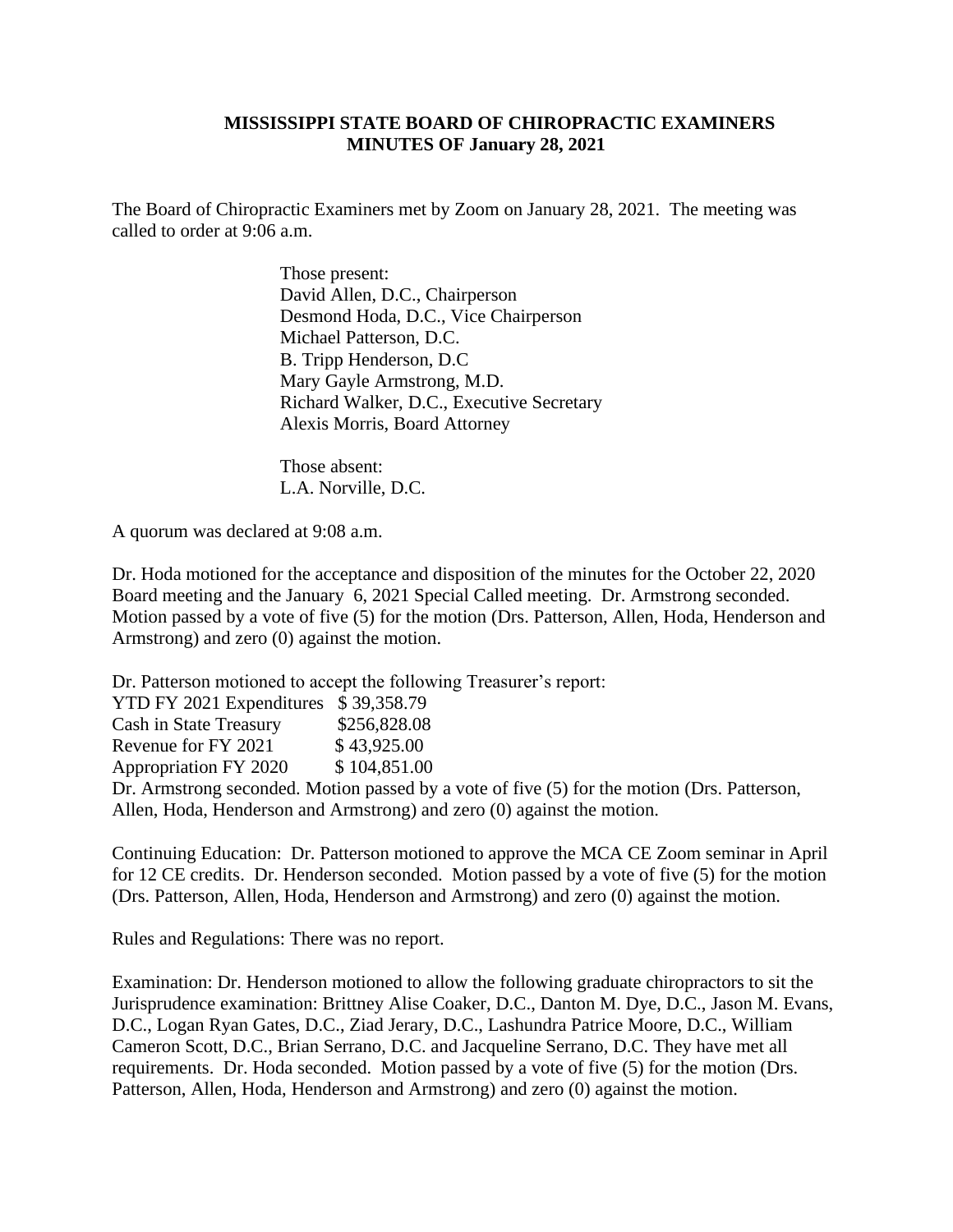Legislative: There was no report.

Dr. Henderson motioned to accept all committee reports. Dr. Hoda seconded. . Motion passed by a vote of five (5) for the motion (Drs. Patterson, Allen, Hoda, Henderson and Armstrong) and zero (0) against the motion.

## Old Business:

Claims Reviewer status: Dr. Patterson motioned to accept the CE credits provided and approve Don Taylor, D.C. as a Claims Reviewer for the State of Mississippi. Seconded by Dr. Hoda. Motion passed by a vote of five (5) for the motion (Drs. Patterson, Allen, Hoda, Henderson and Armstrong) and zero (0) against the motion.

Telehealth: Dr. Henderson motioned to take off the table. Dr. Patterson seconded. Motion passed by a vote of five (5) for the motion (Drs. Patterson, Allen, Hoda, Henderson and Armstrong) and zero (0) against the motion. Dr. Hoda motioned to remand to files. Dr. Henderson seconded. Motion passed by a vote of five (5) for the motion (Drs. Patterson, Allen, Hoda, Henderson and Armstrong) and zero (0) against the motion.

## New Business:

On motion by Dr. Armstrong, seconded by Dr. Patterson, the Board unanimously voted to go into a closed determination session to consider whether it needs to go into Executive Session. In the closed meeting, Dr. Henderson motioned, with a second by Dr. Hoda, that the board had a reason to go into Executive Session, namely a strategy session or negotiations with respect to prospective litigation or issuance of an appealable order. The Board went into Executive Session at 9:40 a.m. Within the Executive Session, the Board took the following action: 1. Concerning complaint 31-51 the Consent order is pending.

2. Concerning complaint 2020-1. A letter is too be sent to the Doctor advising him of the problems with the website on a motion by Dr. Hoda and a second by Dr. Henderson . Motion passed by a vote of five (5) for the motion (Drs. Allen, Patterson, Hoda, Henderson and Armstrong) and zero (0) against the motion.

3. Concerning complaint 2020-6: Dr. Patterson motioned to remand to the files as there was no violation of State Law. Dr. Armstrong seconded. Motion passed by a vote of five (5) for the motion (Drs. Allen, Patterson, Henderson, Hoda, and Armstrong) and zero (0) against the motion.

4. Concerning complaint 2020-7: Dr. Patterson motioned to remand to the files as there was no violation of State Law. Dr. Armstrong seconded. Motion passed by a vote of five (5) for the motion (Drs. Allen, Patterson, Henderson, Hoda, and Armstrong) and zero (0) against the motion.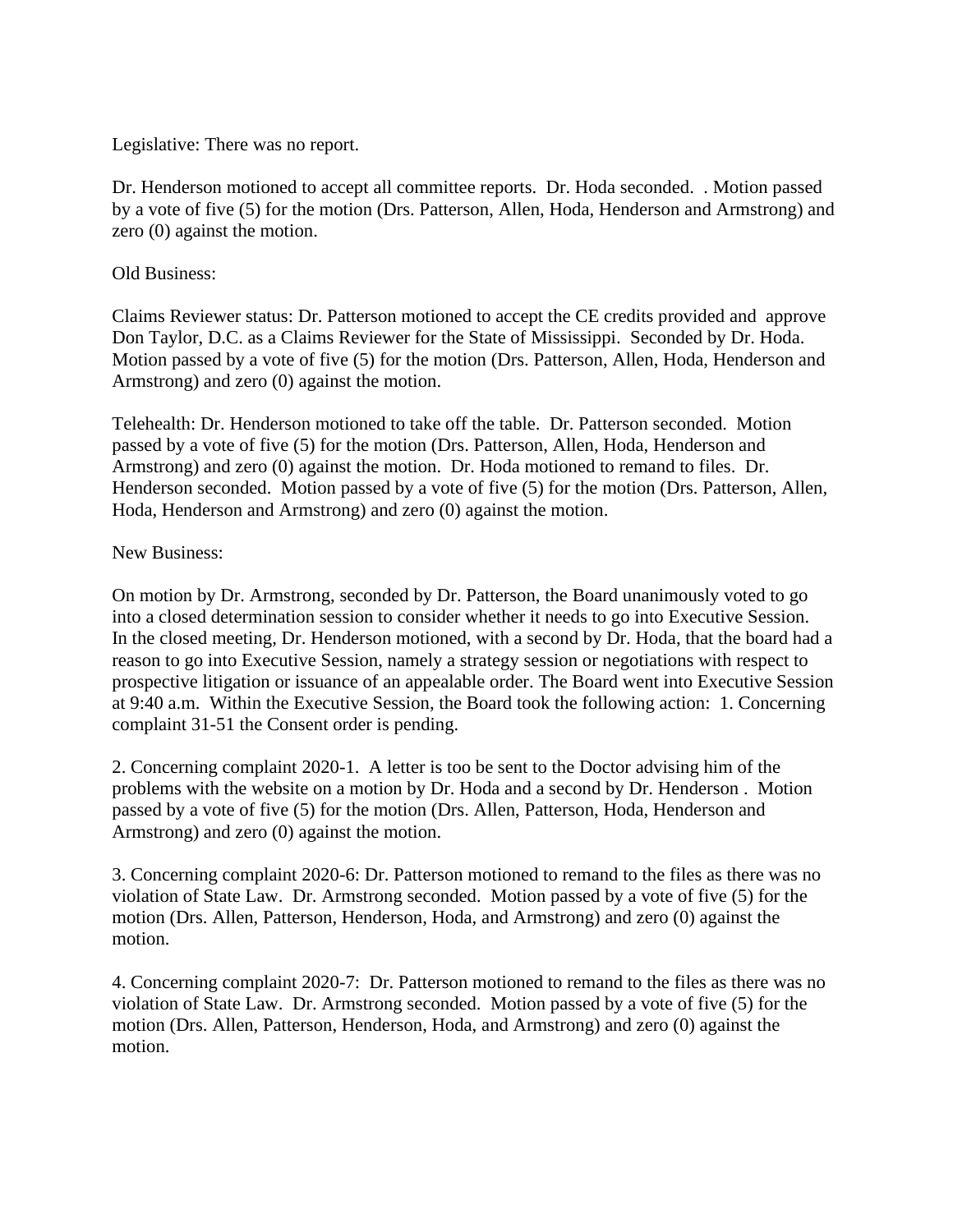5. Concerning complaint 2020-8: Dr. Patterson motioned to remand to the files as there was no violation of State Law. Dr. Armstrong seconded. Motion passed by a vote of four (4) for the motion (Drs. Allen, Patterson, Henderson and Armstrong) and zero (0) against the motion with Dr. Hoda abstaining.

6. Concerning complaint 2020-9: Dr. Patterson motioned to remand to the files as there was no violation of State Law. Dr. Armstrong seconded. Motion passed by a vote of four (4) for the motion (Drs. Allen, Patterson, Hoda and Armstrong) and zero (0) against the motion with Dr. Henderson abstaining.

7. Concerning complaint 2020-10: Dr. Patterson motioned to remand to the files as there was no violation of State Law. Dr. Armstrong seconded. Motion passed by a vote of four (4) for the motion (Drs. Patterson, Henderson, Hoda and Armstrong) and zero (0) against the motion with Dr. Allen abstaining.

8. Concerning complaint 2020-11: Hearing is set for March 18, 2021 at 9:00 a.m.

Upon conclusion of the business for Executive session, the Board voted, upon motion made by Dr. Hoda and seconded by Dr. Henderson, to resume in open meeting by announcing the above described action at 9:49 a.m.

Dr. Armstrong nominated Dr. Hoda as Voting delegate to NBCE and FCLB. Dr. Patterson seconded. Motion passed by a vote of four (4) for the motion (Drs. Patterson, Henderson, Allen and Armstrong) and zero (0) against the motion. Dr. Hoda reclused.

Dr. Armstrong nominated Dr. Allen as Alternate Voting delegate to NBCE and FCLB. Dr. Patterson seconded. Motion passed by a vote of four (4) for the motion (Drs. Patterson, Henderson, Hoda and Armstrong) and zero (0) against the motion. Dr. Allen reclused.

Dr. Armstrong motioned to approve paying FCLB invoice for another year. Dr. Henderson seconded. Motion passed by a vote of five (5) for the motion (Drs. Patterson, Allen, Hoda, Henderson and Armstrong) and zero (0) against the motion.

Dr. Henderson motioned to buy a Zoom account for the Board. Dr. Armstrong seconded. Motion passed by a vote of five (5) for the motion (Drs. Patterson, Allen, Hoda, Henderson and Armstrong) and zero (0) against the motion.

Dr. Hoda motioned to look into online hours requirements. Dr. Armstrong seconded. Motion passed by a vote of five (5) for the motion (Drs. Patterson, Allen, Hoda, Henderson and Armstrong) and zero (0) against the motion.

Dr. Hoda motioned to reinstate Clifford Benson, D.C. Dr. Henderson seconded. Motion passed by a vote of five (5) for the motion (Drs. Patterson, Allen, Hoda, Henderson and Armstrong) and zero (0) against the motion.